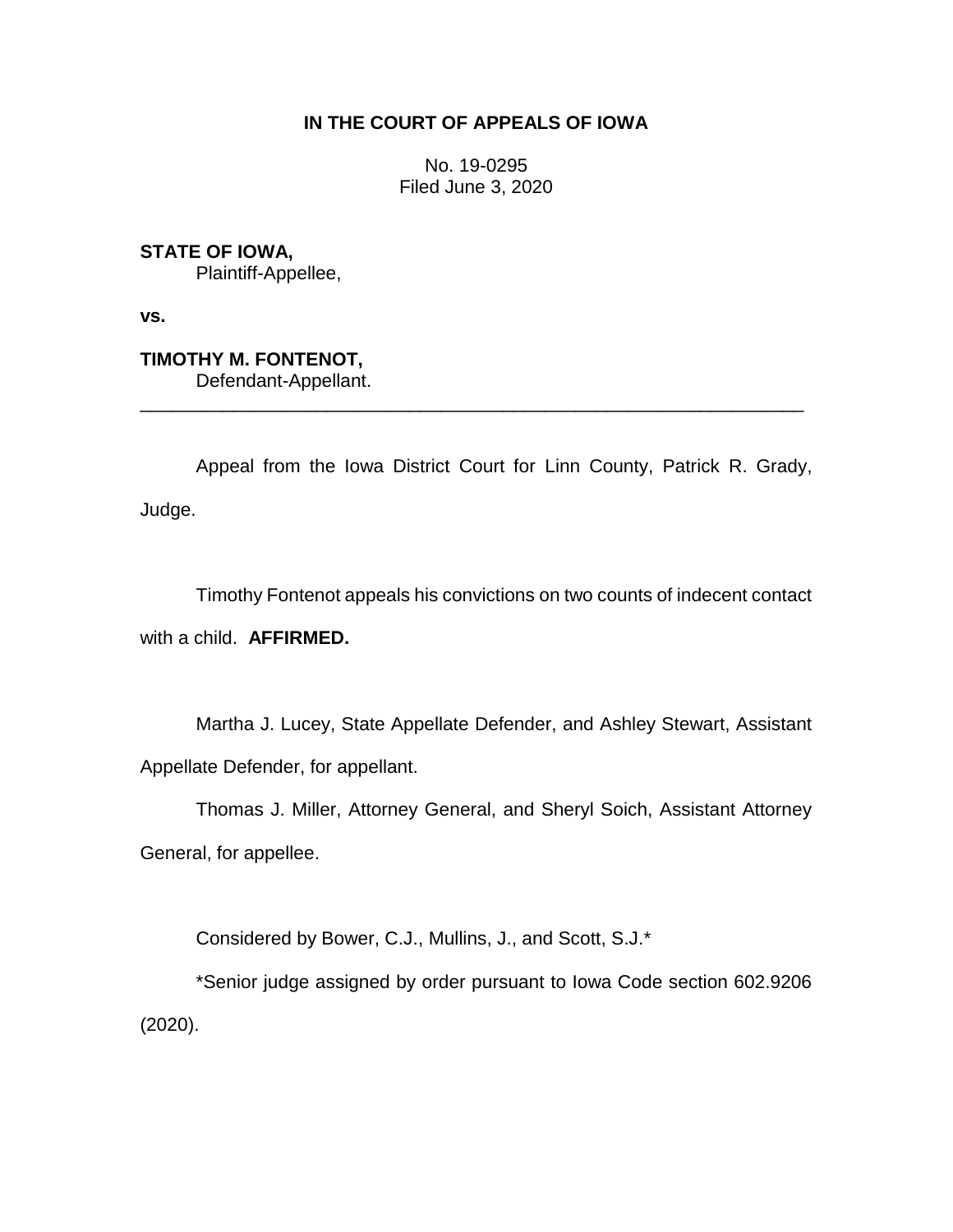## **SCOTT, Senior Judge.**

 $\overline{a}$ 

In July 2016, allegations surfaced that Timothy Fontenot had been inappropriately touching eleven-year-old H.N. In the coming days the child underwent a medical evaluation and a forensic interview, which was recorded. Fontenot was ultimately charged by trial information with two counts of seconddegree sexual abuse as to H.N.<sup>1</sup> In February 2018, the State filed its notice of intent to present the video of the child's forensic interview as evidence under the residual hearsay exception or, in the event the defense made a charge of fabrication or action from a recent improper influence or motive in testifying, as a prior consistent statement with the declarant's testimony. *See* Iowa Rs. Evid. 5.801(d)(1)(B) (prior consistent statement), .807 (residual exception). In December, the State amended its trial information to include two additional counts of indecent contact with a child as to H.N. The matter proceeded to a jury trial.

At trial, H.N. testified Fontenot first "did something bad to" her when she was six or seven during a camping trip in Minnesota, when he "rubb[ed] up and down [her] leg." The alleged inappropriate touching continued at the child's home in Marion, Iowa, when the child testified she was seven or eight and Fontenot would rub her with his hand. The child testified Fontenot directed her to not tell anyone about the encounters. After a year or two, Fontenot began touching the child's "private spot." This continued until the child was eleven. H.N. testified the last occurrence involved Fontenot rubbing her "private spot" under her underwear, and on one occasion he inserted his fingers. The child also testified Fontenot

 $1$  He was also charged with two counts of indecent contact with a child as to another child, E.M.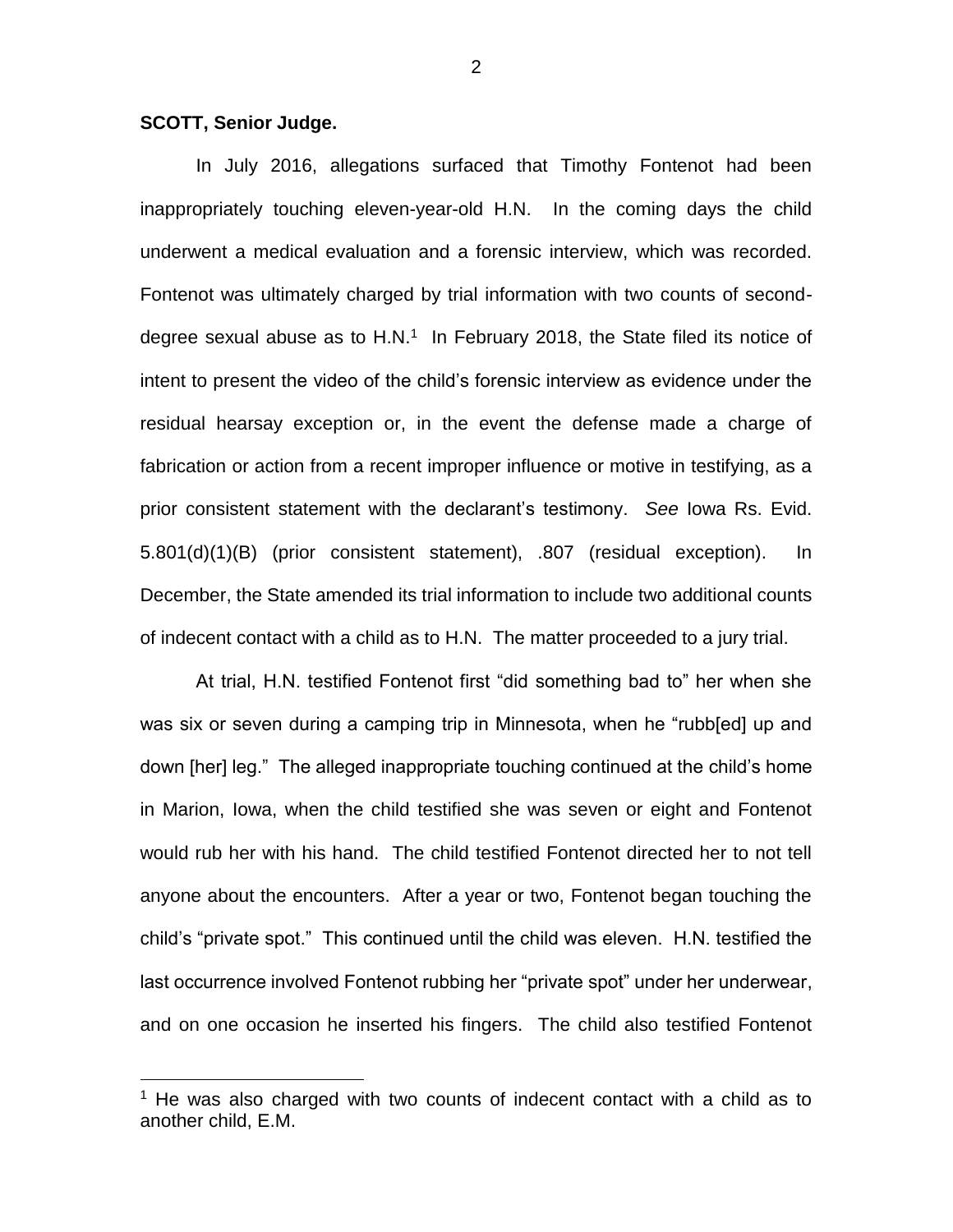bought her items so he could have extra "tickle time"—which is what Fontenot called the inappropriate touching episodes—with her. H.N. generally testified Fontenot touched her both over and under her clothing more times than she could count.

On cross-examination, defense counsel highlighted inconsistencies between H.N.'s testimony and her prior statements in her forensic interview and February 2018 deposition. Later in the trial, the State requested admission of the video of H.N.'s forensic interview. The State argued the video was admissible under the residual exception to the rule against hearsay. Alternatively, the State argued defense counsel's cross-examination of the child amounted to a charge that the child recently fabricated her allegations or acted from a recent improper influence or motive in testifying, and the child's statements in the video therefore did not amount to hearsay. The court allowed the video to be admitted. Ultimately, the jury found Fontenot guilty of two counts of indecent contact with a child as to  $H.N.<sup>2</sup>$ 

Fontenot now appeals his convictions, claiming the video of the forensic interview amounted to hearsay and the district court erred in allowing its admission. Appellate review of challenges to the admission of evidence on hearsay grounds is for correction of errors at law. *In re Det. of Tripp*, 915 N.W.2d 867, 873 (Iowa 2018); *State v. Juste*, 939 N.W.2d 664, 674 (Iowa Ct. App. 2019). "This standard of review extends to determining whether statements come within an exception to the general prohibition on hearsay evidence." *State v. Russell*, 893 N.W.2d 307,

 $\overline{a}$ 

 $2$  The jury could not reach verdicts on the sexual-abuse counts, which were later dismissed. The jury found Fontenot not guilty of indecent contact with E.M.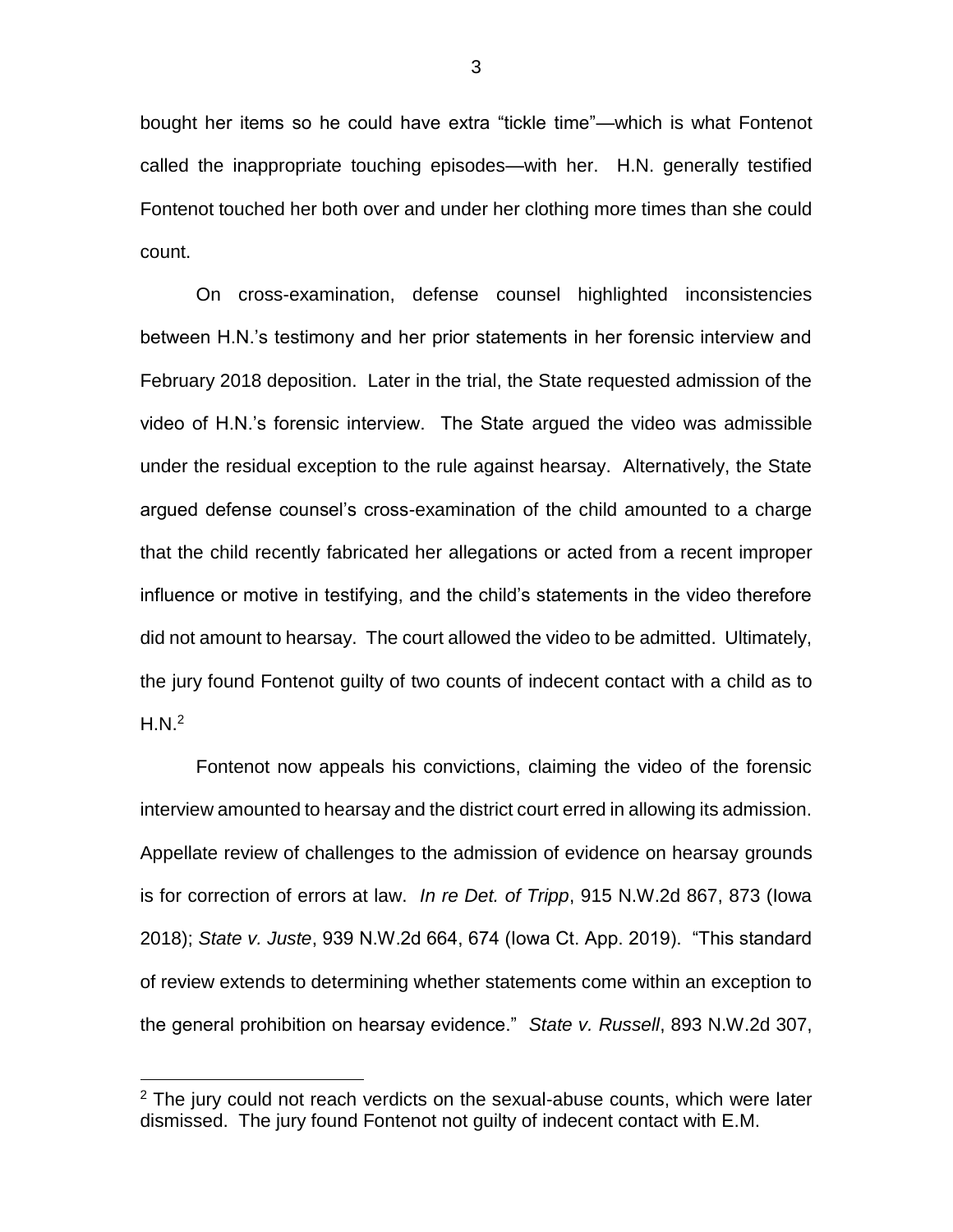314 (Iowa 2017). Improper admission of hearsay evidence "is presumed to be prejudicial unless the State shows the contrary," which may be established by "proving the error was harmless beyond a reasonable doubt." *State v. Huser*, 894 N.W.2d 472, 495 (Iowa 2017).

Fontenot argues the video contains hearsay and was therefore inadmissible. Hearsay is inadmissible except as provided by the Iowa Constitution, a statute, the rules of evidence, or a supreme court rule. Iowa R. Evid. 5.802. Hearsay is any out-of-court "statement" made by the "declarant" while not testifying at the current trial or hearing that is offered "into evidence to prove the truth of the matter asserted in the statement." Iowa R. Evid. 5.801(c). The term "statement" means a person's oral or written assertion, or "[n]onverbal conduct, if intended as an assertion." Iowa R. Evid. 5.801(a). The term "declarant" means "the person who made the statement." Iowa R. Evid. 5.801(b).

However, certain statements are not hearsay. *See* Iowa R. Evid. 5.801(d). A declarant-witness's prior statement is not hearsay if the declarant-witness "testifies and is subject to cross-examination about a prior statement, and the statement" "[i]s consistent with the declarant's testimony and is offered to rebut an express or implied charge that the declarant recently fabricated it or acted from a recent improper influence or motive in so testifying." Iowa R. Evid. 5.801(d)(1)(B). One scholar has laid out the elementary requirements for admissibility as follows:

To be admissible under Rule 5.801(d)(1)(B), the party seeking to admit the prior consistent statement must establish the following four elements: (1) the declarant must testify at trial and be subject to cross-examination concerning the prior statement; (2) there must be an express or implied charge of recent fabrication or improper influence or motive against the declarant; (3) the prior statement must be consistent with the declarant's challenged in-court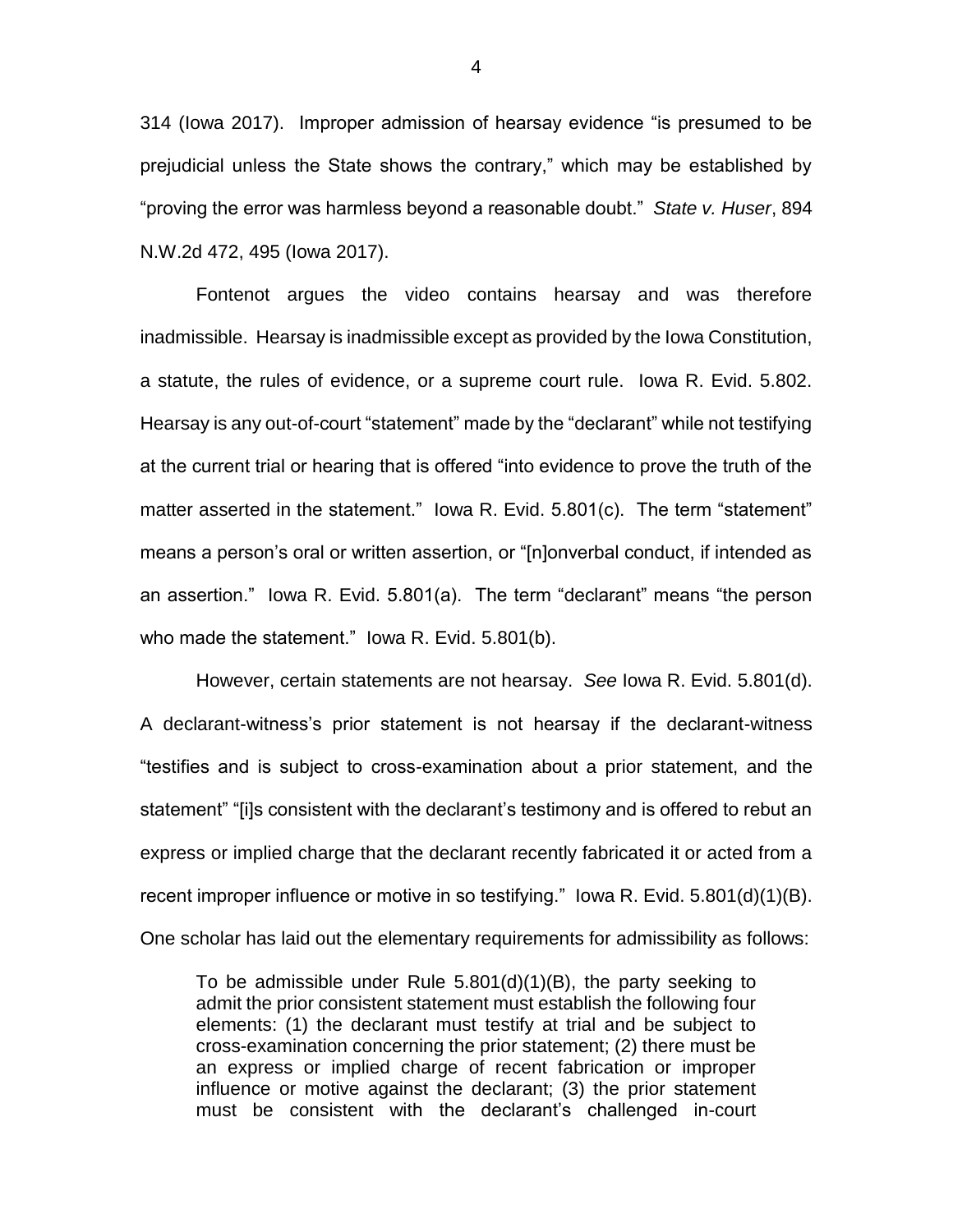testimony; and (4) the prior consistent statement must be made before the alleged motive to fabricate or improper influence arose.

7 Laurie Kratky Doré, *Iowa Practice Series: Evidence*TM § 5.801:7 (Nov. 2019 update) (footnotes and citations omitted).

Fontenot only appears to challenge the fourth element. He argues because the statements contained in the video occurred after H.N.'s allegations of inappropriate touching, they do not fit the exception. "Our supreme court adopted the rule 'that a witness's prior consistent statement is admissible as nonhearsay to rebut a charge of recent improper motive under Iowa rule of evidence [5.]801(d)(1)(B) *only if* the statement was made before the alleged improper motive to fabricate arose.'" *Juste*, 939 N.W.2d at 674 (quoting *State v. Johnson*, 539 N.W.2d 160, 165 (Iowa 1995)). The statement must occur before the allegation of motive to fabricate arose, not before the initial report of alleged abuse. *See id.* The implicit allegation of recent fabrication arose during defense counsel's crossexamination of H.N. or, at the very earliest, during H.N.'s February 2018 deposition, both of which unquestionably occurred after H.N. made her statements in the forensic interview. The defense's cross-examination of H.N. implied a fabrication of H.N.'s version of the facts and occurred after her forensic interview and, therefore, the fourth element is satisfied. *See, e.g.*, *State v. Crawley*, No. 11- 0466, 2012 WL 470174, at \*4 (Iowa Ct. App. Feb. 15, 2012); *State v. Wells*, 522 N.W.2d 304, 309 (Iowa Ct. App. 1994).

While somewhat unclear, Fontenot also appears to lodge a challenge to the establishment of the third element, that the prior statement be consistent with the declarant's challenged in-court testimony. He claims the video included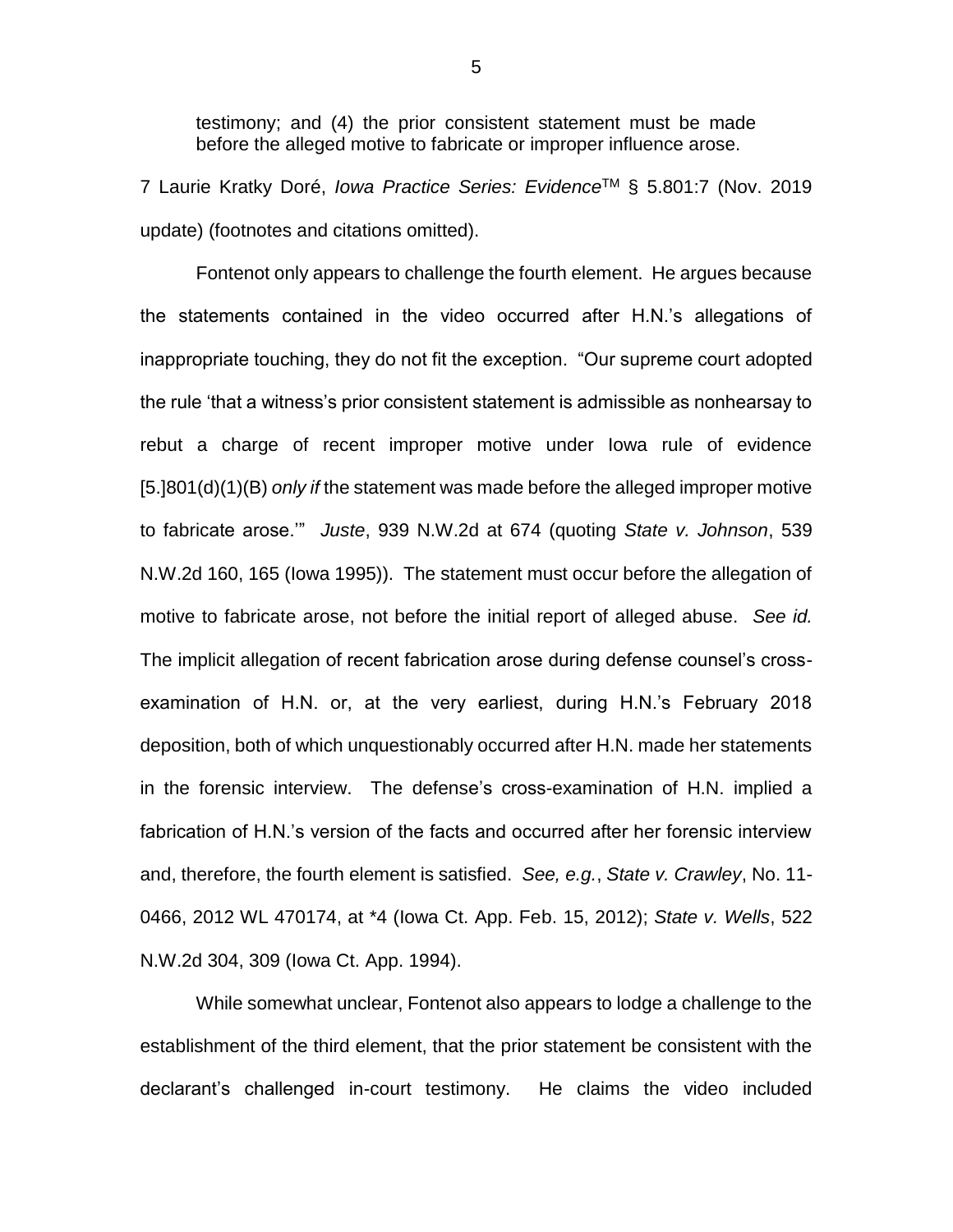statements that were inconsistent with H.N.'s trial testimony. Specifically, in her trial testimony, H.N. agreed Fontenot never touched her breasts, but in the forensic interview she stated Fontenot placed his hand under her shirt and sports bra and started touching, squeezing, and rubbing her "private spot up here," referring to her chest area, two days earlier. He also claims the video contained information not contained in H.N.'s testimony, that Fontenot variously touched his penis over his pants while he touched H.N. and conversation H.N. had with Fontenot and the other alleged victim. But the jury was instructed that witness statements made before trial that it found "inconsistent with the witness's testimony during the trial could only be used "as a basis for disregarding all or any part of the witness's testimony during the trial."<sup>3</sup> In other words, the jury was instructed H.N.'s prior inconsistent statements could not be used as substantive evidence but only as a tool to assess H.N.'s credibility as a witness during trial. *Cf. State v. Kramer*, No. 16-2048, 2018 WL 346454, at \*9 (Iowa Ct. App. Jan. 10, 2018) ("Insofar as the admitted portion contained more than prior consistent statements, we note the district court clearly articulated the purpose for which the [evidence] was admitted and its intention to restrict the evidence to such use."). We presume the jury followed the court's direction that it could only use the conflicting or additional information as a credibility assessment tool, *see State v. Sanford*, 814 N.W.2d 611, 620 (Iowa 2012); *State v. Hanes*, 790 N.W.2d 545, 552 (Iowa 2010), and the evidence was therefore not inadmissible hearsay because it was not being considered for the truth of the matter asserted. *See* Iowa R. Evid. 5.801(c)(2).

 $\overline{a}$ 

<sup>&</sup>lt;sup>3</sup> Defense counsel objected to this instruction at trial, but it is not challenged on appeal.